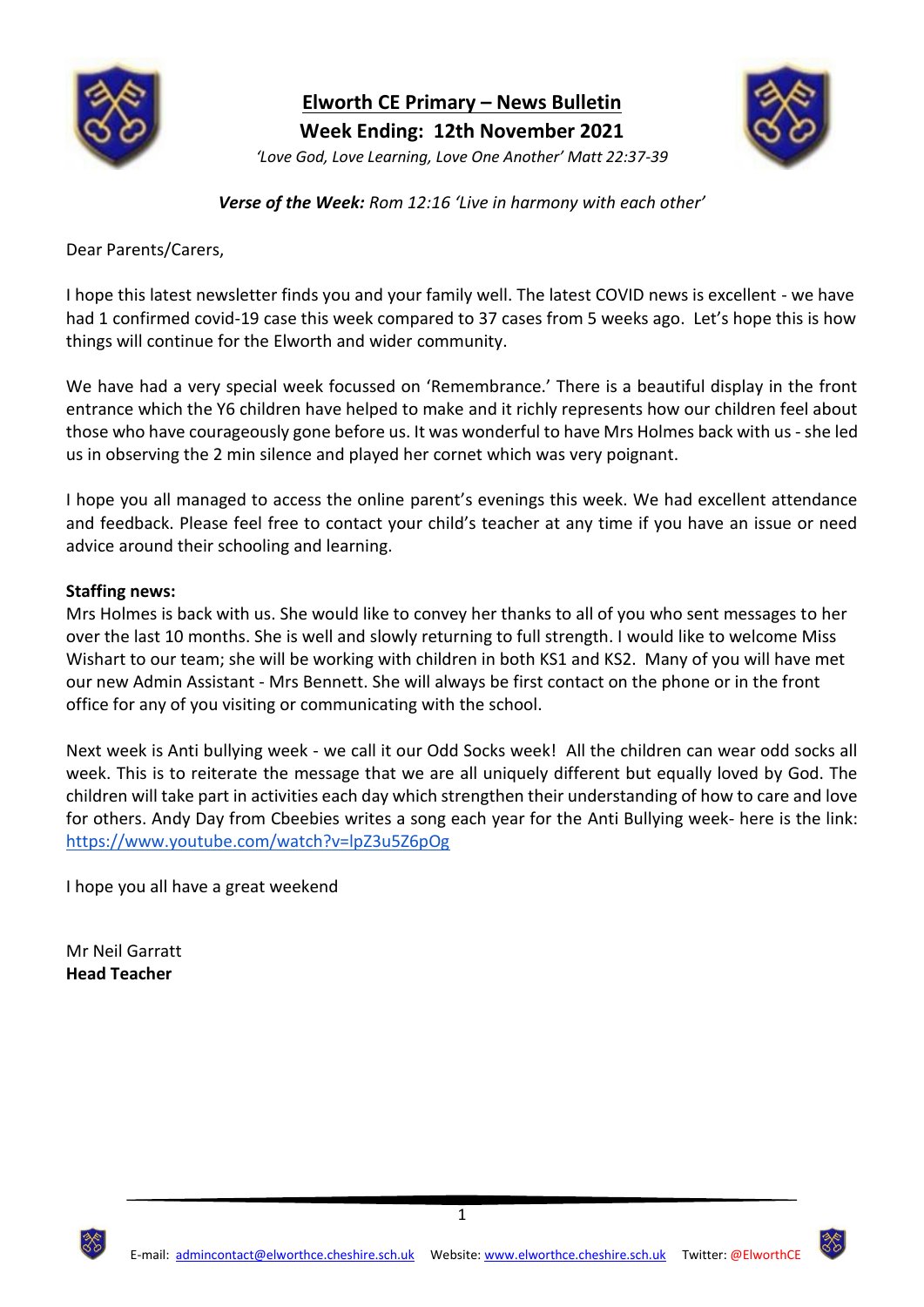# *Office News*

#### **SCHOOL DINNERS**

Week commencing 15th November 2021 will be **Menu Week 3**. The full menu choices are available on our website. Please pay online via Arbor. The price for a school dinner is £2.30. Prices for Snacks vary and are available on our website.

#### **ARBOR PARENT PORTAL APP**

A reminder to parents to download the Arbor Parent Portal App. The school office will be using the In-App Messaging service more often to communicate with parents. Please ensure you "Allow Notifications" so you don't miss out on important communications.

#### **2022/2023 HOLIDAY DATES**

Please find attached our 2022/2023 holidays dates at the end of the newsletter. You can also find this on our website.

#### **LEAVE OF ABSENCE**

All Applications for holidays/special circumstances **must be made in writing on our new Leave of Absence Request Form and must be forwarded to Mr Garratt.** For more detailed guidance please read our attendance policy on our website. Leave of absence forms are available from the office or can be downloaded from our Website.

The school office should be notified in advance of any upcoming medical appointments. This should now be done by email to admincontact@elworthce.cheshire.sch.uk so that we can mark your child down as Medical on the register. Failure to do so will result in an unauthorised absence mark.

#### **EMAILS INTO SCHOOL**

Please can we ask that any emails sent into school are clearly marked with the child's full name so we can action them.

#### **ONLINE PAYMENTS EBNO**

We can now confirm that online card payment for EBNO can be made within Kids HQ. Thank you for your patience while we got this setup and activated.

#### **IT'S GOOD TO GROW - MORRISONS**

The 'It's Good To Grow' Scheme with Morrison's has now ended. We have received a total of 510 online Tokens. Thank you to everyone who has selected our school on the My Morrison's app and donated tokens. We will keep you updated over the coming months with what will be purchased.

#### **ST LUKES - FUN RUN**

Following the fun run which the children took part in towards the end of last term, we were able to raise a fantastic amount of money for this wonderful and worthwhile charity. Thank you very much to all parents and children for their support, total raised was **£349.50**. We will be presenting the money to St Luke's Hospice in the coming weeks so watch out for a further update, along with pictures.



2

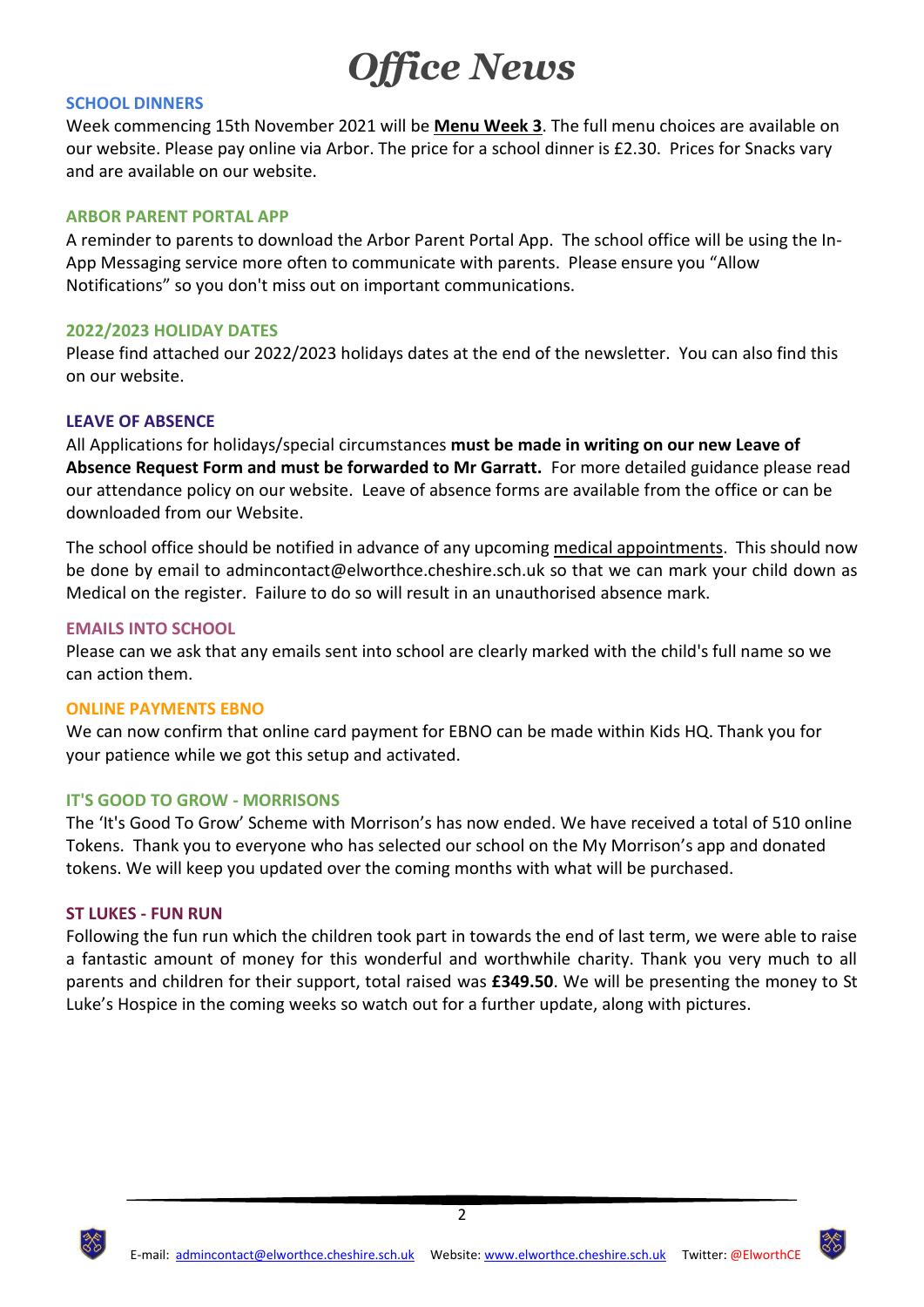## *Phase News*

### $E_{\rm ar}$ Ly  $\text{Ye}_a$  $\text{r}_s$ Foundation Stage

The children have had a fantastic two weeks back at school. We started our new half term by introducing our topic based on the story of "The Star in the Jar" by Sam Hay. The children enjoyed using plastic bottles to create their own treasure jars which they have used to collect autumnal treasures from around the school. They have also been designing and building park equipment, practising reading and writing with new phonics sounds and have been creating their own starry night pictures in the style of Van Gogh!

We have also had three activity days for Diwali, Bonfire Night and Remembrance. During our Diwali day the children made Diwa lamps and designed their own chunky chalk Rangoli patterns. To remember those who have fought and died in the wars the children painted poppies and made their own medals. On Bonfire Night created some beautiful firework print painting and used the iPads to make some fireworks come to life!

We are really looking forward to our next school trip to Delamere Forest. If you are able to help on the trip and have a current school DBS, please see your child's teacher.



It's been a busy time in Key Stage 1. The children in Year 2 have been using their senses to describe fireworks before putting these into fantastic firework poems. They have also been looking at who Guy Fawkes was and his role in the Gunpowder Plot. They became history detectives to find out information from the past. Throughout this week the children have been remembering people who fought in wars. They have been looking at a variety of photos to gain information about what life was like during WW2 for those who went to fight and those left behind. Class 2HH had their second Forest School day during which they made rafts and enjoyed toasted marshmallows around the fire. Class 2JR looked at the Hindu celebration of Diwali and the story of Rama and Sita.

This week in Year 1, we became history detectives and investigated what we remember on Remembrance Day. The children had some wonderful ideas and created some beautiful poppy art work using printing and collage techniques. In our English lessons the children have written some simple poems based on the theme of Remembrance, using some lovely adjectives.



The children in year 3 and 4 have been fantastic this week and have really impressed all their teachers with their brilliant work. In English, we have been focusing on Remembrance. The children have looked carefully at the story of a WW1 soldier called Walter. Using adjectives and descriptive language, the children have described what life was like for a soldier in the war. They then used their descriptive words to create Haiku poems.

As I'm sure most of the year 4 parents are aware, the government has introduced an end of year multiplication test for children in year 4. Please can the year 4 children practise their times tables daily and access TTRS. The expectation is that year 4 children know all their times tables up to their 12 times tables by the end of year 4.

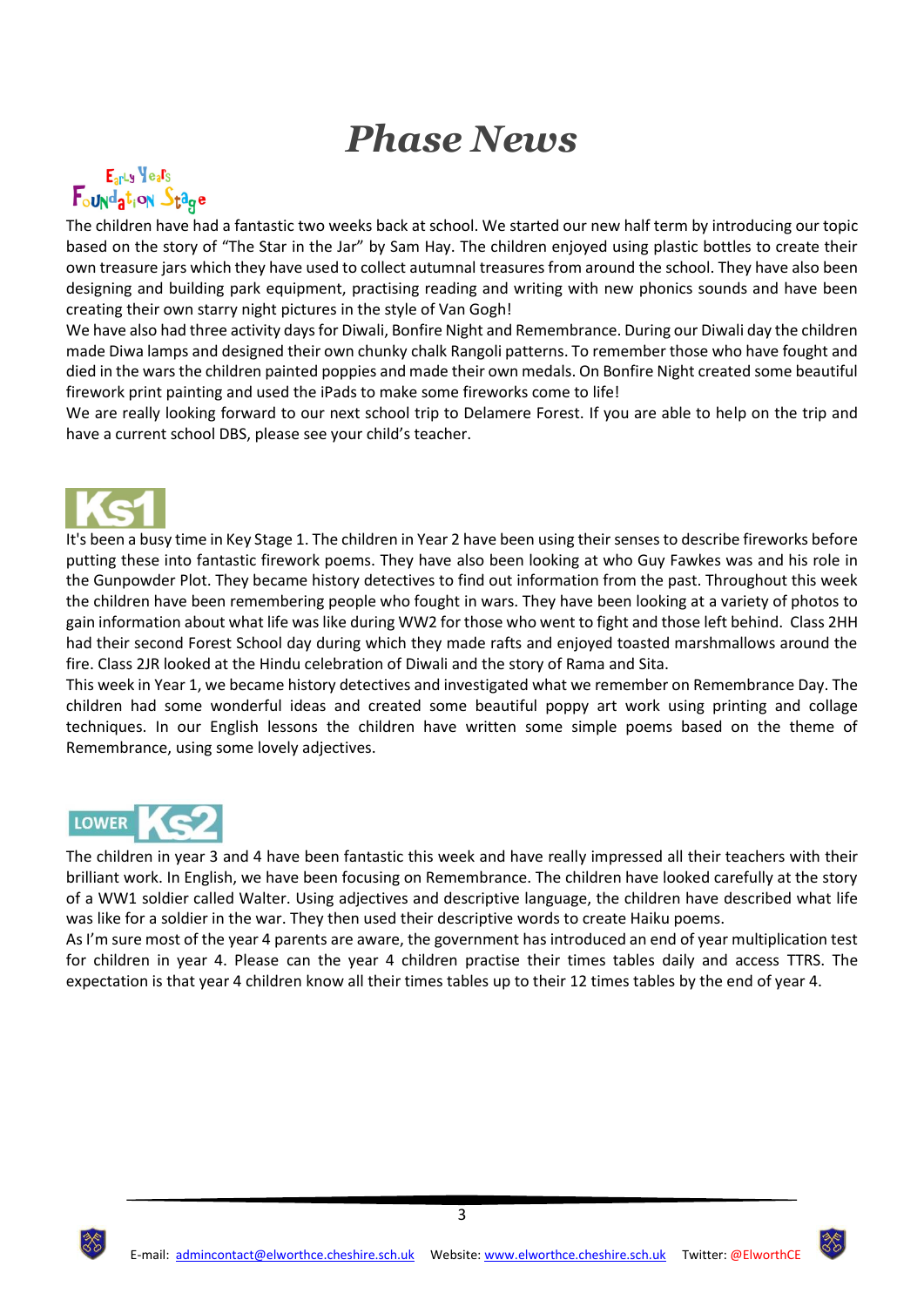

We have had a lovely week in Year 5 and 6 this week learning about Remembrance. We have written poetry using a scene from The Lion, the Witch and the Wardrobe and have illustrated our work with poppies in watercolours. We have also learnt about the reasons for Remembrance and made poppies. In English, we have also been studying the journey of Tim Peake to space and are writing his diary. The children loved learning all about how astronauts function in space and had lots of interesting questions. In RE, we have been writing questions for Cathryn about how Christians seek to create the Kingdom of God on Earth. They then asked their questions to Cathryn and Gareth, who were really impressed with the quality of their questions.

It was lovely to speak to so many of you at parents' consultations this week. Please keep up reading, spelling and times tables practice at home; it makes such a difference to your child's learning and is much appreciated.



All systems go on the MUGA! Mr Read, myself and our children are absolutely over the moon with our new MUGA. We have taken all the children onto this fantastic resource and discussed usage and how to care for it. As parents we ask for your continued support in ensuring that your child has their trainers for their timetabled PE days and Fitness Friday, as this is the required footwear for entering onto our MUGA. We would also like to ask that they come with a waterproof jacket/coat again enabling us to stay out longer during wet days.

Next week, will see our year 5/6 boys football team kick off with the commencement of the football league. The boys have trialled for a sought after place and are looking forward to their first game on Monday. Good luck boys.

Mrs Wilson & Mr Read

|               | Reception                                   | Year 1 | Year 2 | Year 3 | Year 4 | Year 5 | Year 6 |
|---------------|---------------------------------------------|--------|--------|--------|--------|--------|--------|
| <b>Monday</b> |                                             |        |        |        |        |        |        |
| Tuesday       |                                             |        |        |        |        |        |        |
| Wednesday     |                                             |        |        |        |        |        |        |
| Thursday      |                                             |        |        |        |        |        |        |
| Friday        | Fitness Friday - all pupils come in PE Kits |        |        |        |        |        |        |

#### **PE TIMETABLE - Autumn Term 2021**